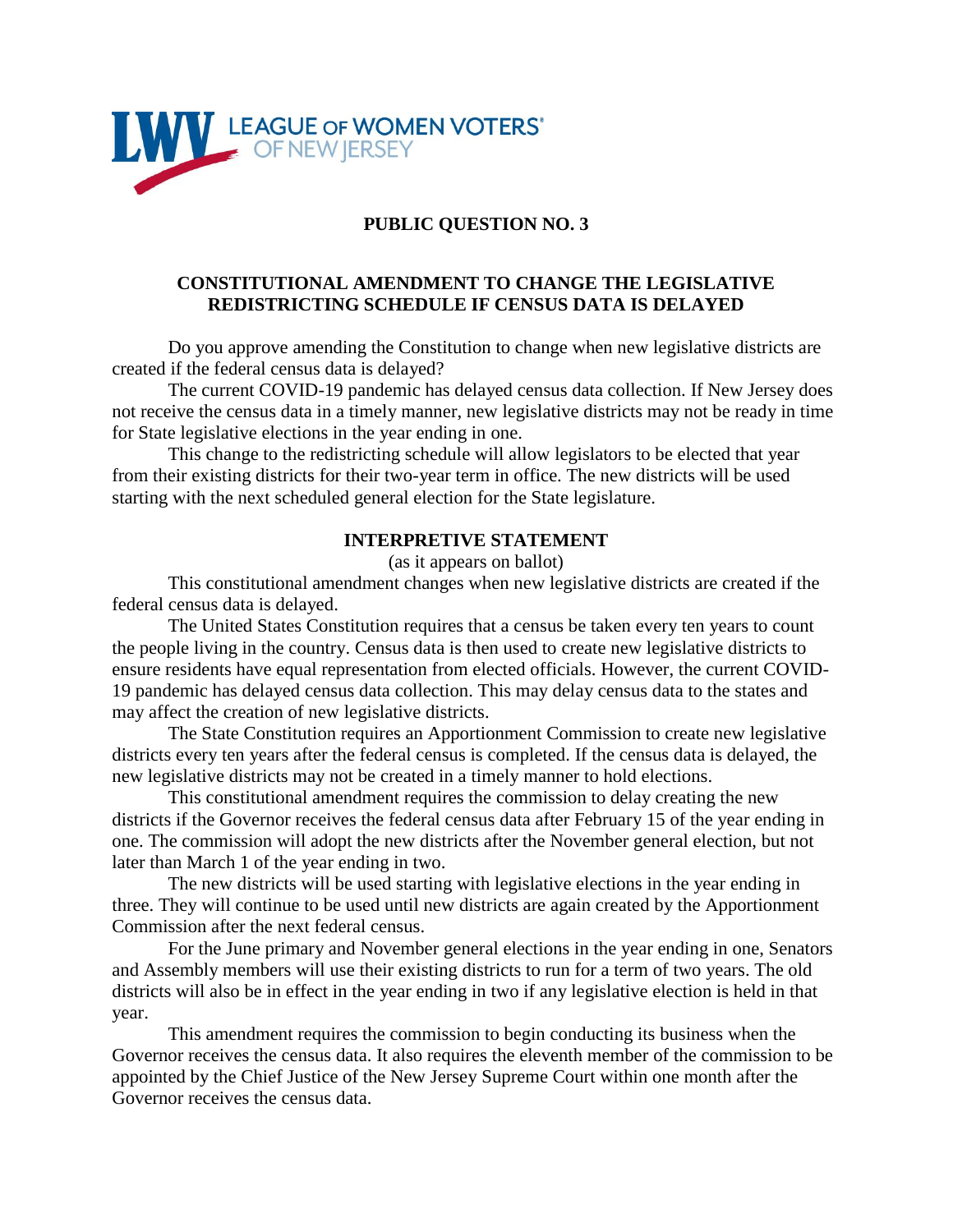Nothing in this amendment will alter the appointment of the members of the commission made by the State political party chairs pursuant to Article IV, Section III, paragraph 1 of the State Constitution on or before November 15, and certified by the Secretary of State on or before December 1, of the year in which the census is taken.

\_\_\_\_\_\_\_\_\_\_\_\_\_\_\_\_\_\_\_\_\_\_\_\_\_\_\_\_\_\_\_\_\_\_\_\_\_\_\_\_\_\_\_\_\_\_\_\_\_\_\_\_\_\_\_\_\_\_\_\_\_\_\_\_\_\_\_\_\_\_\_\_\_

# **Background** (prepared by the League of Women Voters of New Jersey Education Fund)

Typically, New Jersey requires an Apportionment Commission to create new legislative districts in the year following the federal census. This means that New Jersey's legislative districts are currently created and certified in years ending in one (2021). New Jersey holds legislative elections in years ending in one (2021), and a new map is in place in time for those elections. This is done to ensure that the districts most accurately represent the state's population – how it has moved and changed.

This question asks voters if they approve delaying the certification of new legislative maps if census data is received after February 15 of the year ending in one (such as 2021). This delay would mean that New Jersey's Apportionment Commission would have until March 1 of a year ending in two (2022) to create new legislative districts and state legislative elections would be held under the new map in years ending in three (beginning in 2023).

This would be a permanent change and this delayed scheduled would apply every time New Jersey received the Census data after February 15.

This question is meant to address a possible, but unknown, delay of Federal Census data to the states as a result of COVID-19. Typically, as a courtesy New Jersey and Virginia receive Census data earlier than other states because New Jersey and Virginia hold "off-year" legislative elections and require the data for legislative elections held in years ending in one (2021). While we have often received the data by February 15, the Census bureau is not required to provide that data until April 1. New Jersey has received the data past the February 15 deadline in the past (such as in 2001).

New Jersey's state legislative districts are drawn by a 10 member commission that is appointed in equal numbers (5 Democrats and 5 Republicans) by the chairs of the state Democratic and Republican committees. This commission is certified by December 1 of the year in which the Census is taken (2020). If the commission cannot agree on map, an  $11<sup>th</sup>$  member tie breaker is appointed by the Chief Justice of the New Jersey Supreme Court. This question does not change this process. It does give until March 1 of the year ending in two (2022) to certify a new map as opposed to prior to a June 2021 primary. This question also does not require any additional reforms to the map making process.